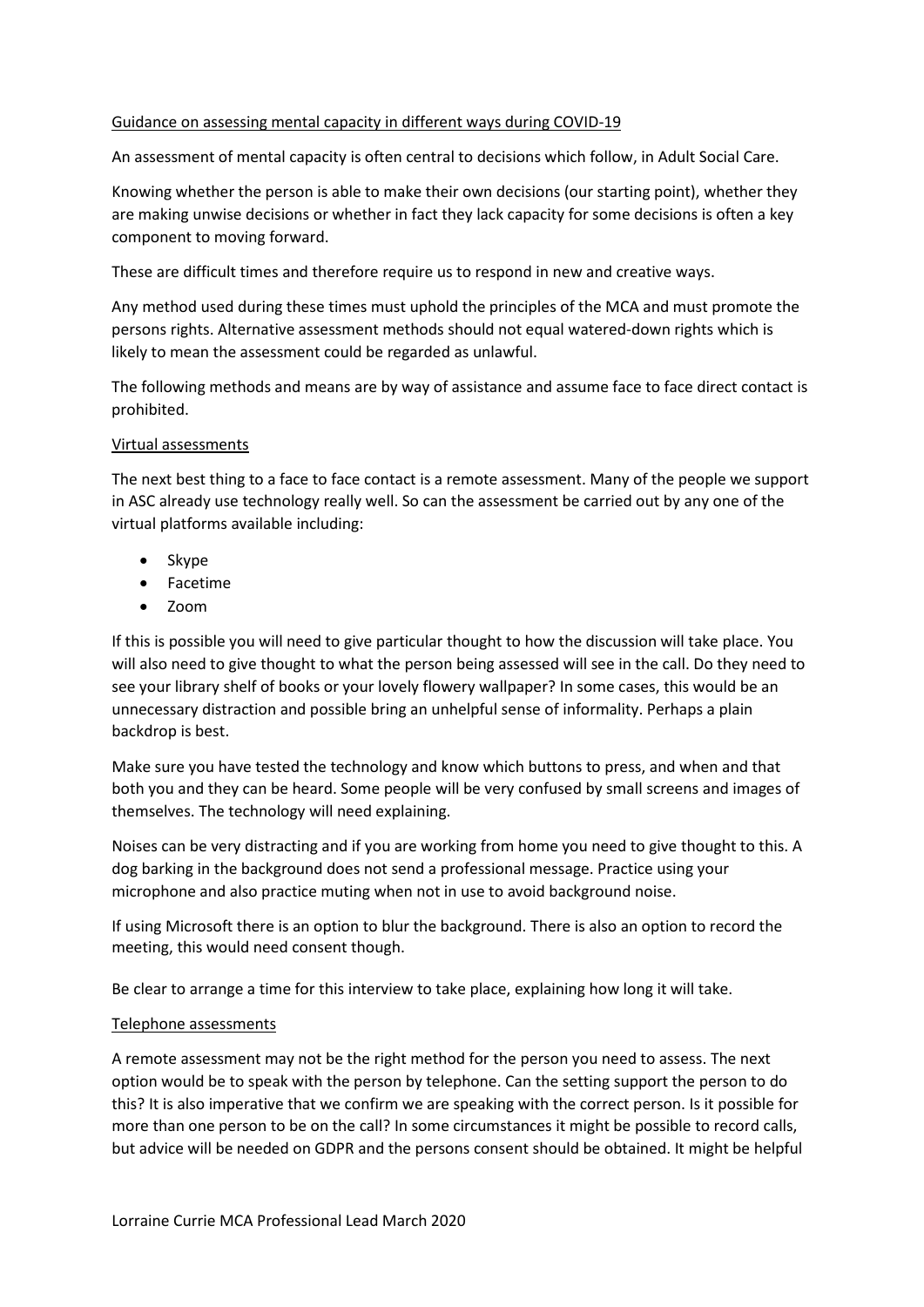if this method is used to have your pre prepared list of questions which you can then share with family, support workers and others who know the person well.

Make sure that the person is able to hear you and that they are not going to be overheard.

### Evidence gathered by others on your behalf

If you are not able to directly communicate with the person, then others may be able to. Once you have completed your preparation and therefore know the questions to ask and the kind of evidence you are looking for this could be shared with someone who knows the person well and is in contact with them. This might be a family member, a carer, a support worker or advocate.

Consider also that you can communicate with the person visually or in writing. Can you send your questions to them for others to record their answers? Can you record a series of questions on DVD or sound file?

Can you prepare a visual representation with images or symbols which can be shared with the person and discussed with the support of family, carers or others?

In this situation triangulation of evidence is key to prevent or minimise bias. This means asking the same questions of others and interrogating evidence that you may already hold such as CoP 3 provided for Health and Welfare Power of Attorney, previous capacity assessments for same or similar decisions and Care Act documents such as assessments and support plans. Consider also evidence that may be held by the DoLS team. If there is a DoLS or a Community DoL Order in place there will be a capacity assessment which might hold valuable detail.

# Evidence gathered from recordings and sources

The final option is recommended only if none of the above is possible. However, there is a requirement that the evidence gathered rebuts the presumption of capacity. The assessor should always strive to undertake the most effective assessment possible using one or a combination of the methods described to do this. If it proves impossible to meet the legal threshold at the current time, then it may simply not be possible to rebut the statutory presumption

This might be the case where the person has no means of communication at all. This can be enough to establish a reasonable belief of a lack of capacity provided you are able to evidence that all practicable steps have been taken to support the person to make the decision and these have not been successful. In some cases of profound and multiple learning disability this may be the case and also those with advanced dementia. This conclusion must be supported by evidence and that evidence can be drawn from all the sources suggested above.

Alternatively, the person may have limited communication, but the above measures are simply not suitable. In these extreme cases evidence to provide a reasonable belief may be drawn exclusively from existing evidence and recording. It must be triangulated by confirming with a variety of professionals, family and carers. Ideally there will be existing capacity assessments to draw on.

### Planning

As with any assessment your work begins before the assessment.

- 1. What do I already know about the persons communication?
- 2. What do I already know about the persons history of decision making?

### Lorraine Currie MCA Professional Lead March 2020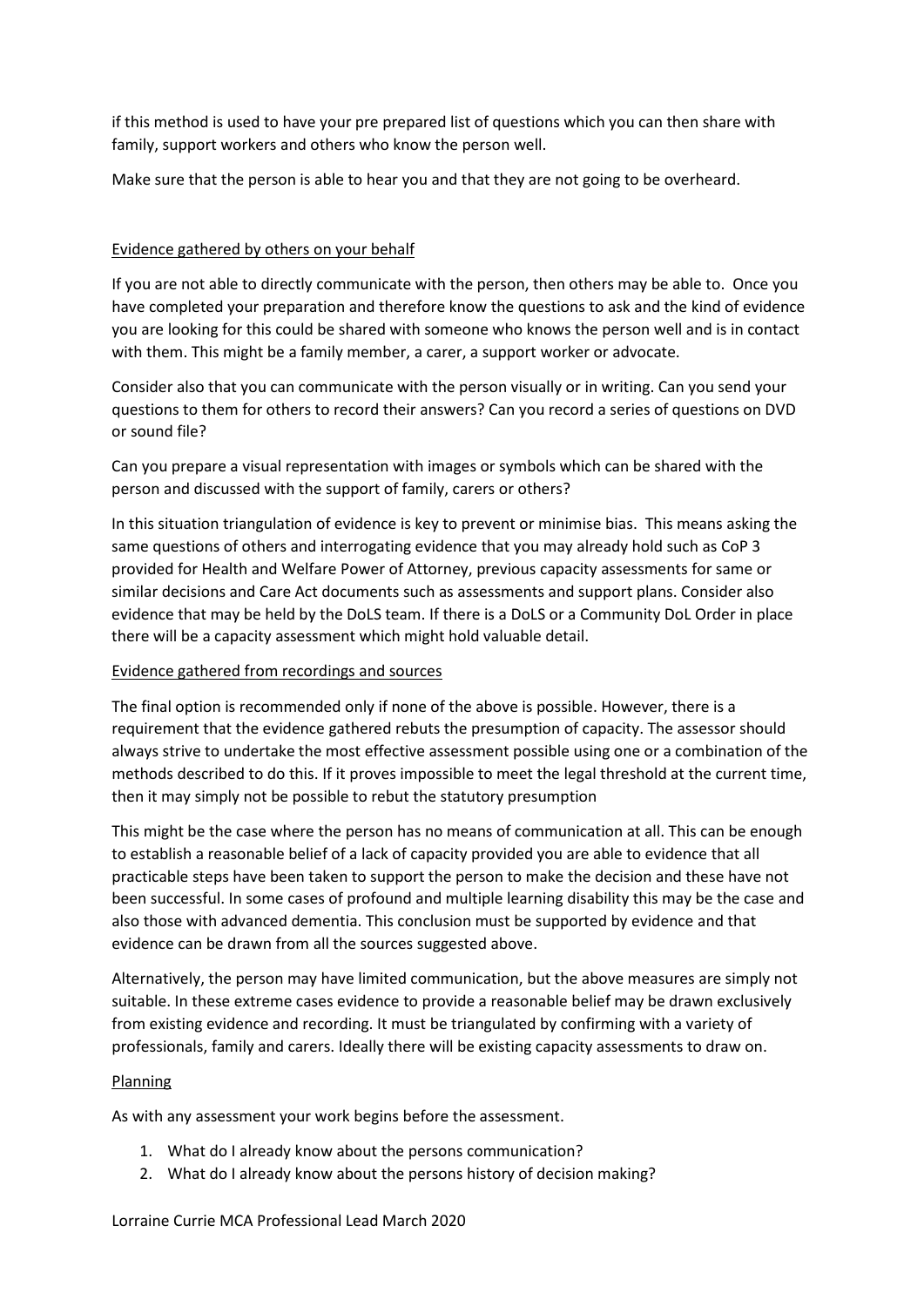- 3. What is the question or decision to be made?
- 4. What support has the person been given to make this decision themselves?
- 5. What would someone need to understand in order to make this decision?
- 6. What are the questions I need to ask to test this?
- 7. What do I know about the diagnosis and how it impacts the person?

In a remote assessment it is more important than ever to have completed all this preparation, before speaking with the person.

You can gather much of this detail from ASC records, by speaking with an allocated social worker (if that isn't you) by speaking with a key worker in the setting, by speaking with family and carers.

Once you have the clearest possible picture of the person you can start to compile your questions and consider how to present them.

At this point it should be clear to you whether a virtual assessment method is best, or whether you need to move on through the list suggested above.

### Proceeding

Once you have a clear set of questions you will need to be creative in choosing how to present them.

Can you consider

- Filmed questions
- Written questions accompanied by symbols
- Photographs

Whichever method of assessment you are using you will need to triangulate evidence. This could be by preparing the same set of questions (bearing in mind confidentiality, you don't need to give information, instead you are requesting it) and sending to a varied set of people such as

- 1. Another professional
- 2. A key worker
- 3. A family member or advocate

You will be looking to avoid risk aversion or being overprotective, by checking the consistency of agreement. For example are all professionals clearly in agreement that the person lack scapacity for the particular decision.

So, you might for example have a skype interview with the person, send a written set of questions to their carer and do a telephone interview with care staff.

In all cases you must clearly record how/what method you used to reach your assessment decision Attach any additional documentation/questions that were sent out etc onto LAS as supporting evidence.

### Pondering

Once you have gathered information as with any assessment of capacity it is for you to conclude whether there is a reasonable belief that the person lacks capacity in relation to the specific matter. Does the information and evidence you have support a functional inability to either understand, retain or use or weigh the relevant information.